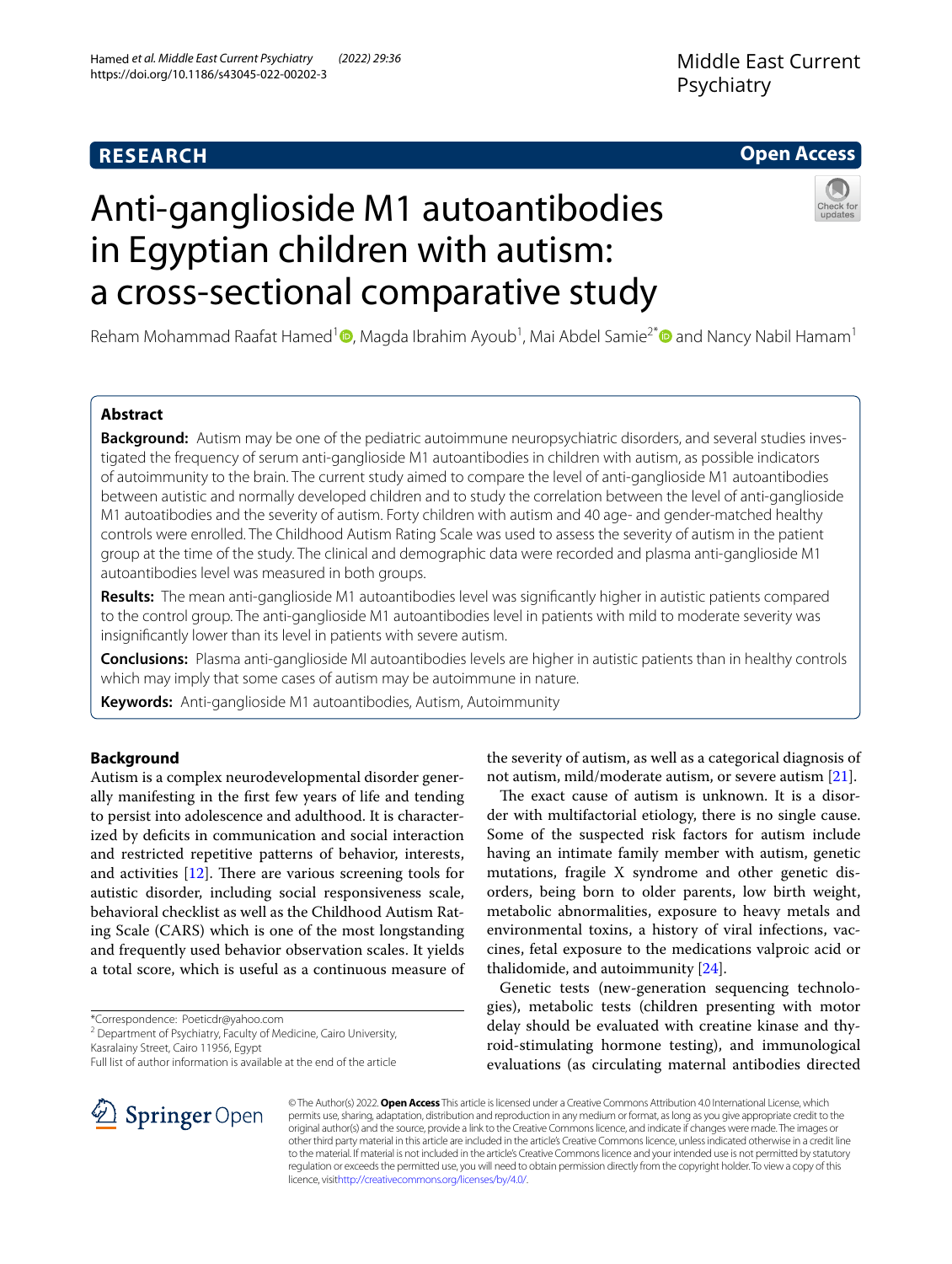to fetal brain tissue and the potential value of maternal antibody panels) used as biomarkers of autism are currently being studied [\[13\]](#page-5-3).

Several studies reported the production of many autoantibodies which react with specifc brain structures in autistic children and afect the functions of the attacked brain tissue. Also, the potential role of maternal autoantibodies to the fetal brain in the etiology of some cases of autism has been reported [[20\]](#page-5-4). Identifcation of brain autoantibodies as immunological biomarkers may allow earlier diagnosis of autism [\[11\]](#page-5-5).

The exact role of anti-ganglioside M1 brain specific autoantibodies in autistic children is not yet understood [[17\]](#page-5-6). Anti-ganglioside antibodies may be produced by the mechanism of molecular mimicry between gangliosides in the axon and lipooligosaccharides of the previous infectious pathogen [\[10](#page-5-7)]. Since autism may be one of the pediatric autoimmune neuropsychiatric disorders, so many studies aimed to investigate the frequency of serum anti-ganglioside M1 autoantibodies, as indicators of the presence of autoimmunity to the brain, in a subgroup of autistic children [[17\]](#page-5-6).Studies conducted by Yang et al. [[17\]](#page-5-6) and and Mostafa and Al-Ayadhi  $[33]$  found that autistic children had signifcantly higher serum levels of anti-ganglioside M1 autoantibodies than healthy controls. Moreover, the study by Mostafa and Al-Ayadhi [[17](#page-5-6)] revealed signifcant positive correlation with the severity of autism in autistic children. On the contrary, some studies did not show a signifcant diference in the rate of occurrence of anti-neuronal autoantibodies between children with autism and healthy ones [[3](#page-4-0), [23\]](#page-5-9).

#### **Aim of the work**

- 1- To compare the level of anti-ganglioside M1 autoantibodies in autistic and normally developed children and thus investigate the hypothesis that some cases of autism might be autoimmune in nature.
- 2- To study the correlation between the level of antiganglioside M1 autoantibodies and the severity of autism.

## **Methods**

This study was conducted over the period from April 2020 to April 2021. It included 80 subjects classifed into 2 groups:

## **Participants**

## *Group 1*

Forty children with autistic disorder who were following up in a specialized autism psychiatry clinic at Cairo University Hospital. This group included 7 females and 33 males with an age range from 4 to 12 years.

## *Group 2*

Forty healthy control subjects without any family history of autism were collected from Abo El Reesh Preventive Medicine Pediatric Clinic for routine follow-up of growth of children. This group included 9 females and 31 males, with matched age and sex, without any neurological, immunological, or metabolic disorders. The sample size has been calculated using Hebert Arkan's sample size equation. The sample taken was a convenient sample, where all cases and controls meeting the criteria of the study were included till the required sample number according to the sample size calculation was collected.

The patients were diagnosed according to the Diagnostic and Statistical Manual of Mental Disorders IV-text revised (DSM-IV\_TR) and severity was assessed using the Childhood Autism Rating Scale (CARS).

## **Procedures**

Group 1 was subjected to the following:

- 1- Full psychiatric history-taking and examination by a specialist psychiatrist working in the Autism clinic at Cairo University Hospitals to diagnose Autistic disorder according to the Diagnostic and Statistical Manual of Mental Disorders IV-Text Revised (DSM-IV-TR) [[2\]](#page-4-1).
- 2- The Childhood Autism Rating Scale (CARS) [\[25\]](#page-5-10) was administered by a trained clinical psychologist to assess the severity of autistic features.

Group 1 and 2 were also subjected to the following:

- 1- Five milliliters of blood was withdrawn from patients and control groups under complete aseptic condition and added to EDTA tubes.
- 2- Plasma was separated within 30 min of collection by centrifugation at 3000×*g*.
- 3- Samples were stored at 20 °C.

An informed written consent was obtained from all participants.

Determination of the plasma level of anti-ganglioside M1 autoantibodies of groups 1 and 2 was performed using the ELISA Kit (Human anti-ganglioside antibody ELISA Kit, Cloud–Clone Crop, USA) for in vitro quantitative determination of anti-ganglioside antibodies in plasma. The plasma level of anti-ganglioside M1 autoantibodies of the cases' group was compared to that of the controls' group.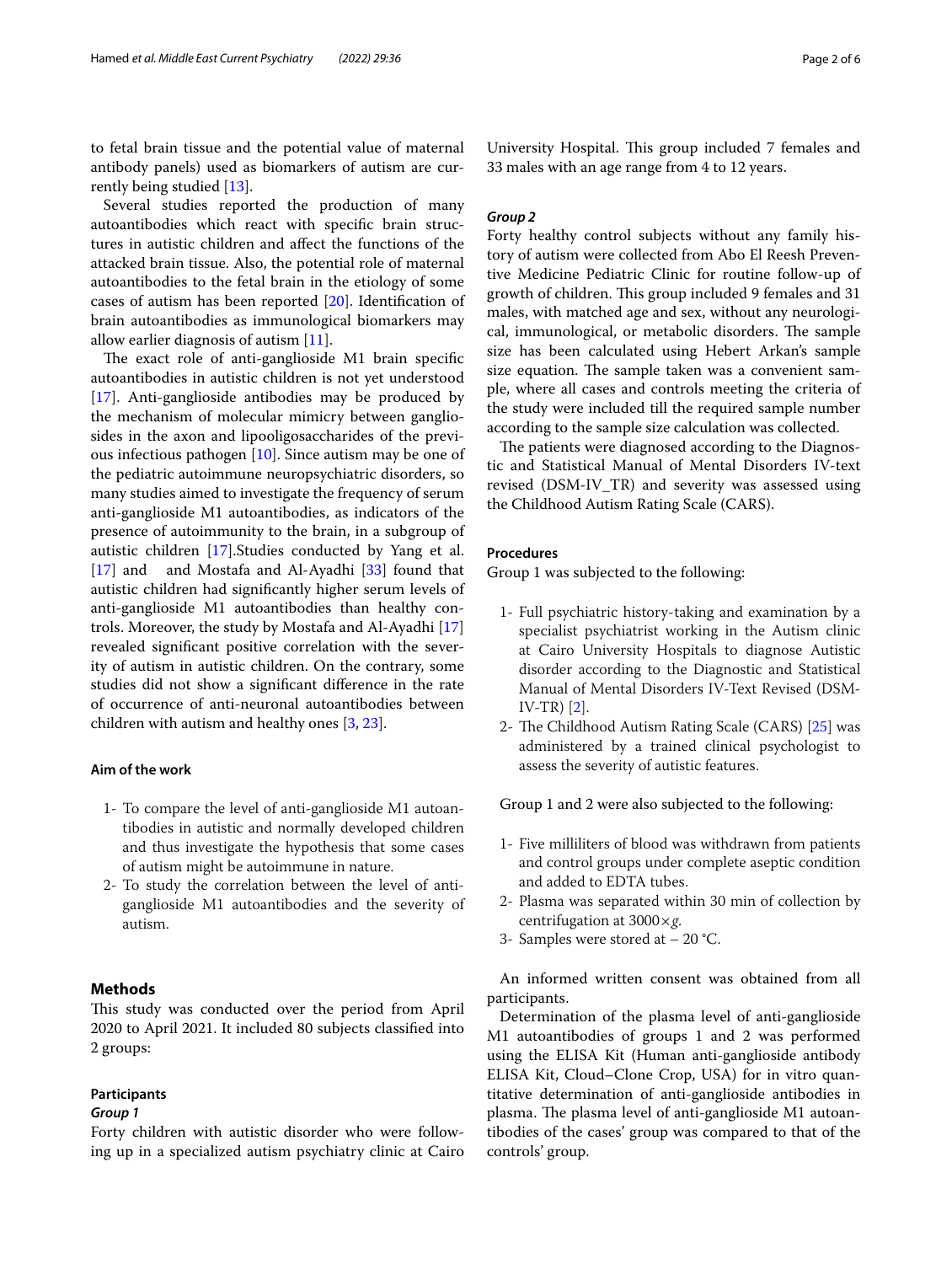## **Statistical methods**

Data were coded and entered using the statistical package for the Social Sciences (SPSS) version 26 (IBM Corp., Armonk, NY, USA). Data were summarized using mean and standard deviation for quantitative variables and frequencies (number of cases) and relative frequencies (percentages) for categorical variables. Comparisons between groups were done using unpaired t-test when comparing 2 groups and analysis of variance (ANOVA) with multiple comparisons post hoc test when comparing more than 2 groups [\[6\]](#page-5-11), or comparing categorical data, Chi-square (*χ*2) test was performed. Exact test was used instead when the expected frequency is less than 5 [\[7](#page-5-12)]. Correlations between quantitative variables were done using the Pearson correlation coefficient  $[8]$  $[8]$ ,  $P$  values less than 0.05 were considered as statistically signifcant*.*

#### **Results**

This study was performed in the Faculty of Medicine Cairo University over the period from April 2020 to April 2021. Demographic data of both groups (patients and control groups) are shown in Tables [1](#page-2-0) and [2\)](#page-2-1).

The group with autistic disorder consisted of 33 (82.5%) males and 7 (17.5%) females who were recruited randomly from the autism clinic at Cairo University Hospitals. The ratio of the number of males to females was  $\approx$ 5:1.

As regards the clinical presentation, 11(27.5%) of patients presented with a defect in verbal communication skills mainly, 11 patients (27.5%) presented with a defect in non-verbal communication skills predominantly, while the remaining 18(45.0%) patients presented with both**.** Regarding autism severity, 21 (52.5%) patients showed mild to moderate severity while 19 (47.5%) patients presented with severe autism as shown in Table [3.](#page-2-2)

<span id="page-2-0"></span>**Table 1** Comparison between the age of the patient group and control group

|     |         | Ν  | Mean | SD   | P value |
|-----|---------|----|------|------|---------|
| Age | Autism  | 40 | 7.43 | 2.96 | 0.693   |
|     | Control | 40 | 7.68 | 2.67 |         |

*NB P*value less than 0.05 is considered statistically significant

<span id="page-2-2"></span>

|  |  |                                            | <b>Table 3</b> Severity of autism according to Childhood Autism |  |
|--|--|--------------------------------------------|-----------------------------------------------------------------|--|
|  |  | Rating Scale scores in the patients' group |                                                                 |  |

| <b>Severity of Autism</b> | count | $\%$  |  |
|---------------------------|-------|-------|--|
| Mild-Moderate             | 21    | 52.5% |  |
| Severe                    | 1 Q   | 47.5% |  |

*NB P-*value less than 0.05 is considered statistically signifcant

Our study aimed to estimate the level of anti-ganglioside M1 antibodies in both the patients and control groups. In this study, the level of GM1 in plasma of autistic children was higher than its level in the healthy control group  $(3.75 \pm 0.62 \text{ ng/ml}, 1.96 \pm 0.3 \text{ ng/ml})$ respectively) and this diference was statistically signifcant *(P* value  $\leq$  0.001*)*.

The anti-ganglioside M1 autoantibodies concentration in severe cases (3.77  $\pm$  0.68 ng/ml) was slightly higher than that in mild and moderate cases  $(3.73 \pm 0.57 \text{ ng/ml})$ ; however, this diference was not statistically signifcant (*P*  $value = 0.840$ .

## **Discussion**

Autoimmune diseases are characterized by aberrant chronic activation of the immune system which causes tissue infammation and damage in genetically predisposed individuals [[34\]](#page-5-14). Some studies suggest associations between immune system abnormalities or cytokine aberrations with autism, suggesting that immunological dysregulation is an important comorbidity of autism and may play a role in its pathogenesis, including up regulation of infammation markers [\[30](#page-5-15)].

Autoantibodies have been detected in patients with behavioral disorders, such as autism [\[27](#page-5-16)]. Some studies demonstrated improvement of patients sufering from autism by treatment with intravenous immunoglobulin (IVIG) as shown by a recent pilot study [\[5](#page-4-2)]. Autoimmunity to the central nervous system (CNS) may play a pathogenic role in a subgroup of patients with autism. This study aimed to assess plasma anti-ganglioside M1 autoantibodies levels in autistic children and comparing them with normal healthy children.

In our study, the ratio of male to female autistic children who were recruited randomly from the autism clinic

<span id="page-2-1"></span>**Table 2** Comparison between the sex of the patient group and control group

|     |        | Autism |       | Control |       | P value |
|-----|--------|--------|-------|---------|-------|---------|
|     |        | Count  | %     | Count   | %     |         |
| Sex | Male   | 33     | 82.5% | 31      | 77.5% | 0.576   |
|     | Female |        | 17.5% |         | 22.5% |         |

*NB P* value less than 0.05 is considered statistically signifcant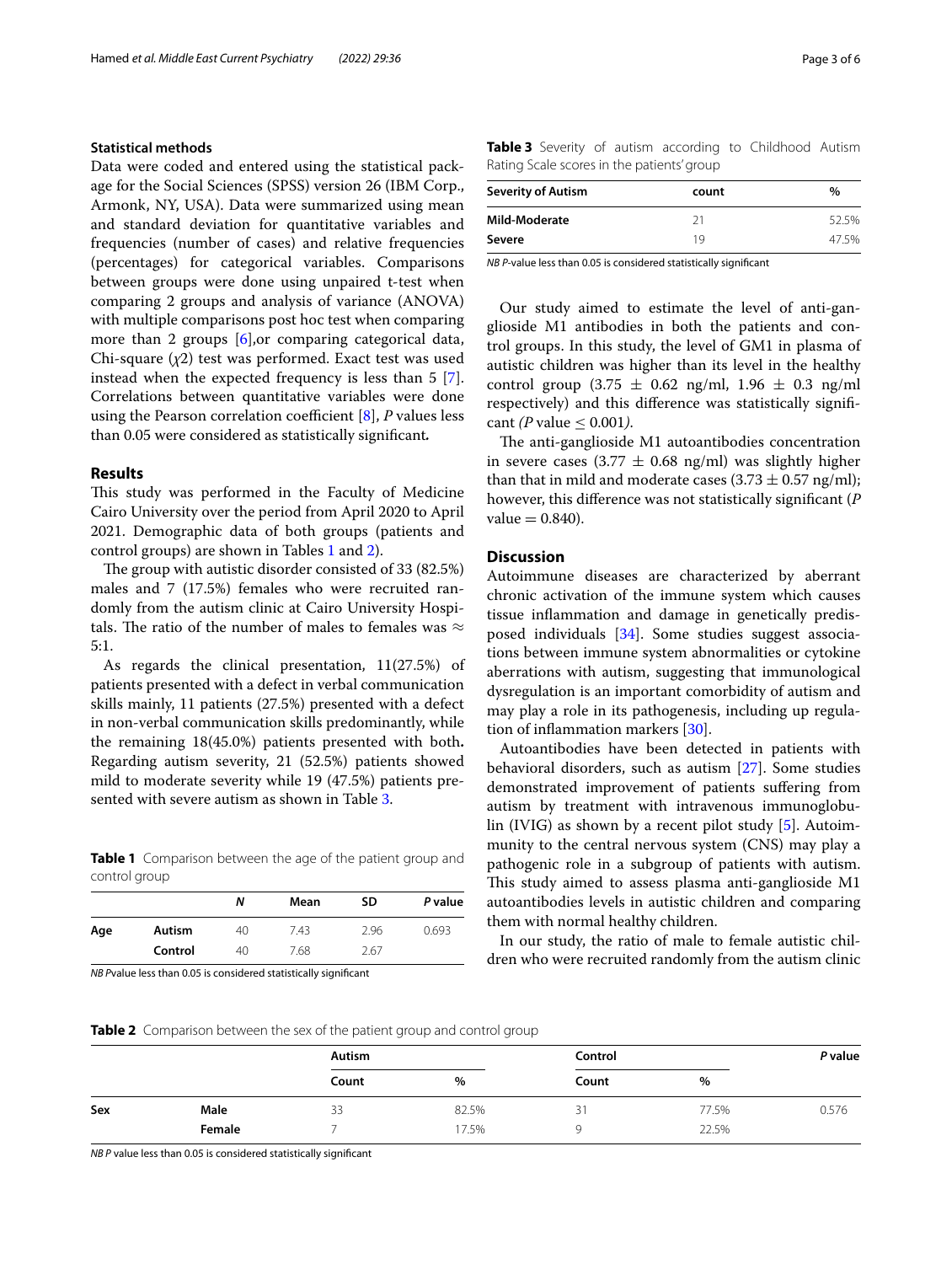in Cairo University Hospitals was about 5 to 1, which is nearly correlated with the study of Ahmedand Abou El-Seoud [[1\]](#page-4-3) who found that the ratio of male to female was ≈ 4 to 1. Also, Wiśniowiecka-Kowalnik and Nowakowska [[32\]](#page-5-17) have mentioned in their study that autism is one of the most prevalent groups of neurodevelopmental disorder that afects around 1–2% of the population with an average male to female ratio of 4–5:1. However, the ratio found in the current study is not representative of the general population due to the small sample size.

In the current study, the mean plasma anti-ganglioside M1 autoantibodies level was signifcantly higher in 40 autistic patients  $(3.75 \pm 0.62 \text{ ng/ml})$  than in 40 sex- and age-matched control subjects (1.96  $\pm$  0.3 ng/ml) (*P* value  $= 0.001$ ). This is in agreement with a study conducted by Yang et al. [\[33](#page-5-8)] who found that autistic children had higher positive levels of anti-ganglioside M1 antibodies (37.8%) than controls (21.67%) (*P* value= 0.04). Also in line with the results of our study, Mostafa and Al-Ayadhi [\[17](#page-5-6)] observed that autistic children had signifcantly higher serum levels of anti-ganglioside M1 antibodies than healthy controls *(P* value *< 0.001).*

Also, suggesting a possible immunological process in autism, Kern et al. [\[14](#page-5-18)] found that brain autoantibody levels in autistic children were higher than those in the control group. Lekman et. al. [[15\]](#page-5-19) carried out a study on CSF samples obtained from 20 children with autism and 25 controls. He found that anti-ganglioside M1 autoantibodies were signifcantly increased in patients with autism compared with age-matched controls which is also concordant with the current study.

Careaga et al.  $[4]$  $[4]$  stated that increased anti-phospholipid antibody levels in young children with autism and the association between antibody levels and impaired behaviors in the pediatric population as whole offer potential new targets for understanding the mechanisms involved in the pathogenicity of autism.

Mazur-Kolecka et al. [\[16\]](#page-5-20) tested the presence of autoantibodies against human neuronal progenitor cells in sera from children with autism ( $n = 20$ ) and age-matched controls  $(n = 18)$  by immunoblotting and immunocytochemistry. They found that sera from individuals with autism had a higher incidence of autoantibodies than in control sera. Mostafa and Al-Ayadhi[[18](#page-5-21)] also found that autistic children had a signifcantly higher percentage of serum anti-neuronal antibodies (62.5%) than healthy controls (5%) (*P* value  $\leq$  0.001). In addition to the aforementioned studies, a study conducted by Wills et al. [[31](#page-5-22)] proved that there were autoantibodies against certain neural antigens in autistic patients compared to a normal healthy control group. Also, a study presented by Mostafa and Kitchener [[19](#page-5-23)] mentioned that children with autism had signifcantly higher percent seropositivity of anti-nuclear antibodies than healthy children ( $P$  value  $\leq$ 0.01).

Moreover, a study conducted by [[28](#page-5-24)], that included 30 normal and 68 autistic children using immunoblotting assay, found that autistic children but not normal children had antibodies to the caudate nucleus (49% positive sera), cerebral cortex (18% positive sera) and cerebellum (9% positive sera) [\[26](#page-5-25)] analyzed autoantibody repertoires to brain tissue extract in the plasma of 171 autistic children and 54 controls. They showed statistically signifcant higher levels in children with autism than in the control group. In addition, [\[29](#page-5-26)] found a signifcant increase in the incidence of (IgG isotype) to neuronaxon flament protein and glial fbrillary acidic protein in autistic subjects. In a cohort study conducted by [\[9](#page-5-27)], it was found that children with autism have a greater frequency of serum antibodies to brain endothelial cells and their nuclei than healthy children. The presence of these antibodies raises the possibility that autoimmunity plays a role in the pathogenesis of language and social developmental abnormalities in a subset of children with these disorders.

On other hand [\[3](#page-4-0)] carried out a study on 42 children (24 males, 18 females) with autism in comparison to 21 (13 males, 8 females) healthy-matched children aged between 2 and 12 years. There was no seropositivity of anti-neuronal antibodies in either of the groups including anti-ganglioside M1 autoantibodies. A possible cause for the discrepancy between the result of this study and our study is that autism is not considered as a typical autoimmune disease, self-reactive antibodies or autoantibodies against a wide variety of targets have been found in a subset of patients with autism. In addition, another study conducted by [[22\]](#page-5-28) suggested that there was no consistent evidence to indicate that the reactivity of plasma from children to neural profles in the brain is related to an autism diagnosis. Also, in another study by [[23](#page-5-9)], no difference was found in the rate of occurrence of autoantibodies to cerebellar golgi neurons between children with autism and healthy peers. This finding was not concordant with the current study and the discrepancy may be attributed to the diferent type of autoantibodies to different target brain tissue measured in both studies and also due to the diference in the technique used, where coronal sections of brain tissue from a rhesus macaque (*Macaca mulatta*) were used for immunohistochemical analysis in the latter study.

In the present work, children with severe autism had slightly higher levels of anti-ganglioside M1 antibodies (3.77  $\pm$  0.68 ng/ml) than those patients with mild to moderate autism  $(3.73 \pm 0.57 \text{ ng/ml})$ , but this difference was statistically insignificant ( $P$  value  $= 0.840$ ). On the other hand, [[17\]](#page-5-6) have found that anti-ganglioside M1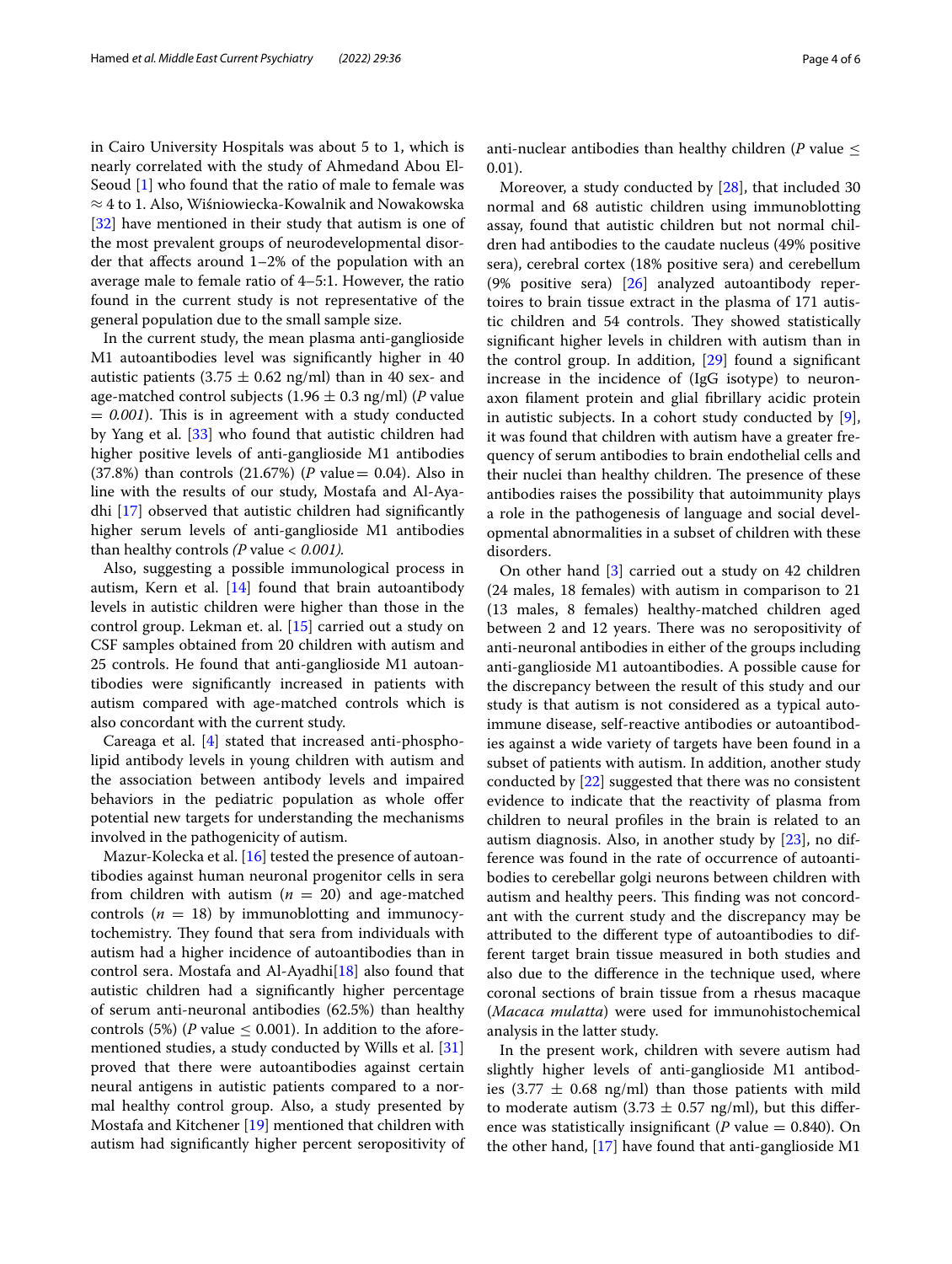antibodies levels had signifcant positive correlations with the degree of the severity of autism which may be due to the larger sample size in the latter study. Also, [[14](#page-5-18)] found that brain autoantibody levels in autistic patients showed significant correlation with autism severity. The children in the latter study were all exposed to mercury that may have elicited the production of autoantibodies, unlike the present study; therefore, this may have led to diferent results.

Also, in the study conducted by  $[18]$  $[18]$ , the frequency of the positivity of serum anti-neuronal antibodies was signifcantly higher in children with severe autism than children with mild to moderate autism. This finding was not concordant to the results of the present study, probably because the sample size in the latter study was larger (80 patients with autism compared to 80 healthy controls) which may have also contributed to the diference in results.

Further studies with larger sample size as well as multicenter studies are required to delineate the relation between GM1 and disease severity. Also more studies are required to assess and follow-up the efect of diferent autoimmune therapeutic strategies in treating patients with autism.

#### **Strengths and limitations**

The strength in this study is that it evaluates the relation of anti-ganglioside M1 autoantibodies level and the severity of autism in a sample of Egyptian children, not merely its level without relating it to the clinical picture. Among the study limitations is the reduced clinical input which was largely due to global COVID-19 pandemic. In addition, the sample taken was a convenient sample which is another limitation. This study is a cross-sectional study, however a follow up study would more clearly show the relation between the level of antiganglioside M1 autoantibodies and autism clinical course over time.

## **Conclusions**

Plasma anti-ganglioside M1 levels is higher in autistic patients than in healthy controls which may implicate that some cases of autism may be autoimmune in nature. Plasma anti-ganglioside M1 antibodies levels may be related to the severity of the clinical picture in children with autism, as the children in this study who were suffering from severe autism showed higher anti-ganglioside M1 antibodies plasma levels than those sufering from mild to moderate autism, though the diference was statistically insignifcant.

#### **Abbreviations**

CARS: Childhood Autism rating scale; CNS: Central nervous system; CSF: Cerebrospinal fuid; DSM IV-TR: Diagnostic and Statistical Manual of Mental Disorders, 4th Edition, text revised; EDTA: Ethylenediamine tetraacetic acid; ELISA: Enzyme–linked immunoassay; IVIG: Intravenous immunoglobulin; SSPS: Statistical Package for the Social Sciences.

#### **Acknowledgements**

Not applicable.

#### **Authors' contributions**

All authors certify that they have participated sufficiently in the intellectual content and have contributed signifcantly to this work. NH participated in the study design, technique, acquisition, analysis, and interpretation of the data. MI participated in conceptualization, study design, and supervision. MA participated in the study design, supervision, interpretation of the data, and reviewing and editing the manuscript. RH participated in the methodology and technique, supervision, analysis and interpretation of the data, and writing the manuscript. All authors read and approved the fnal manuscript.

#### **Funding**

No funds, grants, or other support was received.

#### **Availability of data and materials**

The datasets used and or analyzed during the current study are available from the corresponding author on reasonable request.

#### **Declarations**

#### **Ethics approval and consent to participate**

This manuscript meets the guidelines for ethical conduct and report of research and an informed written consent was obtained from all participants' parents (cases and controls) after they were informed about the nature and the objectives of the study and the study was approved by the local ethics committee of Cairo University (MS-173-2020) in accordance to the 1964 Helsinki Declaration. The authors have no conficts of interest to declare. The research is unpublished and not under consideration for publication elsewhere.

#### **Consent for publication**

Not applicable.

#### **Competing interests**

The authors declare that they have no competing interests.

#### **Author details**

<sup>1</sup> Department of Medical Microbiology and Immunology, Faculty of Medicine, Cairo University, Kasralainy Street, Cairo 11956, Egypt.<sup>2</sup> Department of Psychiatry, Faculty of Medicine, Cairo University, Kasralainy Street, Cairo 11956, Egypt.

Received: 18 February 2022 Accepted: 10 April 2022 Published online: 12 May 2022

## **References**

- <span id="page-4-3"></span>1. Ahmed S, Abou El-Seoud S (2019) Emotion intelligence enhancement and improvement for people with autism. J Adv Inf Technol 10(1):29–34
- <span id="page-4-1"></span>2. American Psychiatric Association. Diagnostic criteria from DSM-IV-TR 2000
- <span id="page-4-0"></span>3. Bayram A, Kardas F, Demirci E, Gökahmetoğlu S, Özmen S, Canpolat M, Oztop D, Kumandaş S, Gümüş H, Per H (2016) Lack of serum antineuronal antibodies in children with autism. Bratisl Lek Listy 117(2):77–79
- <span id="page-4-4"></span>4. Careaga M, Hansen R, Hertz-Piccotto I, Van De Water J, Ashwood P (2013) Increased anti- phospholipid antibodies in autism spectrum disorders. J Neuroinfammation 11(1):1–6
- <span id="page-4-2"></span>5. Carpita B, Marazziti D, Palego L, Giannaccini G, Betti L, Dell'Osso L (2020) Microbiota, immune system and autism spectrum disorders: an integrative model towards novel treatment options. Curr Med Chem 27(31):5119–5136